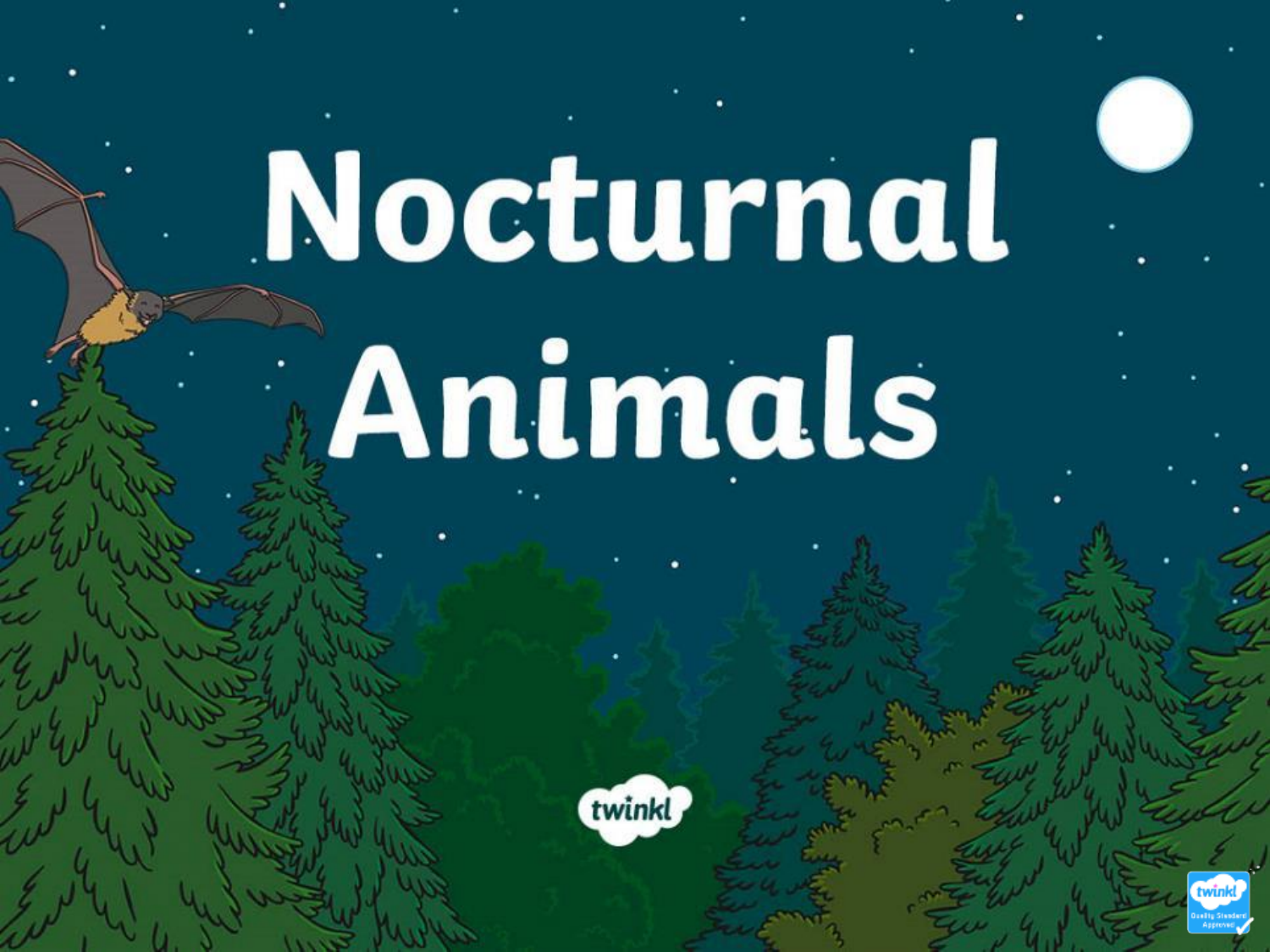### **Owl**



This bird waits, listens and watches for prey then swoops down. Their large facial disk and the position of their ears, helps them focus sounds and locate their prey.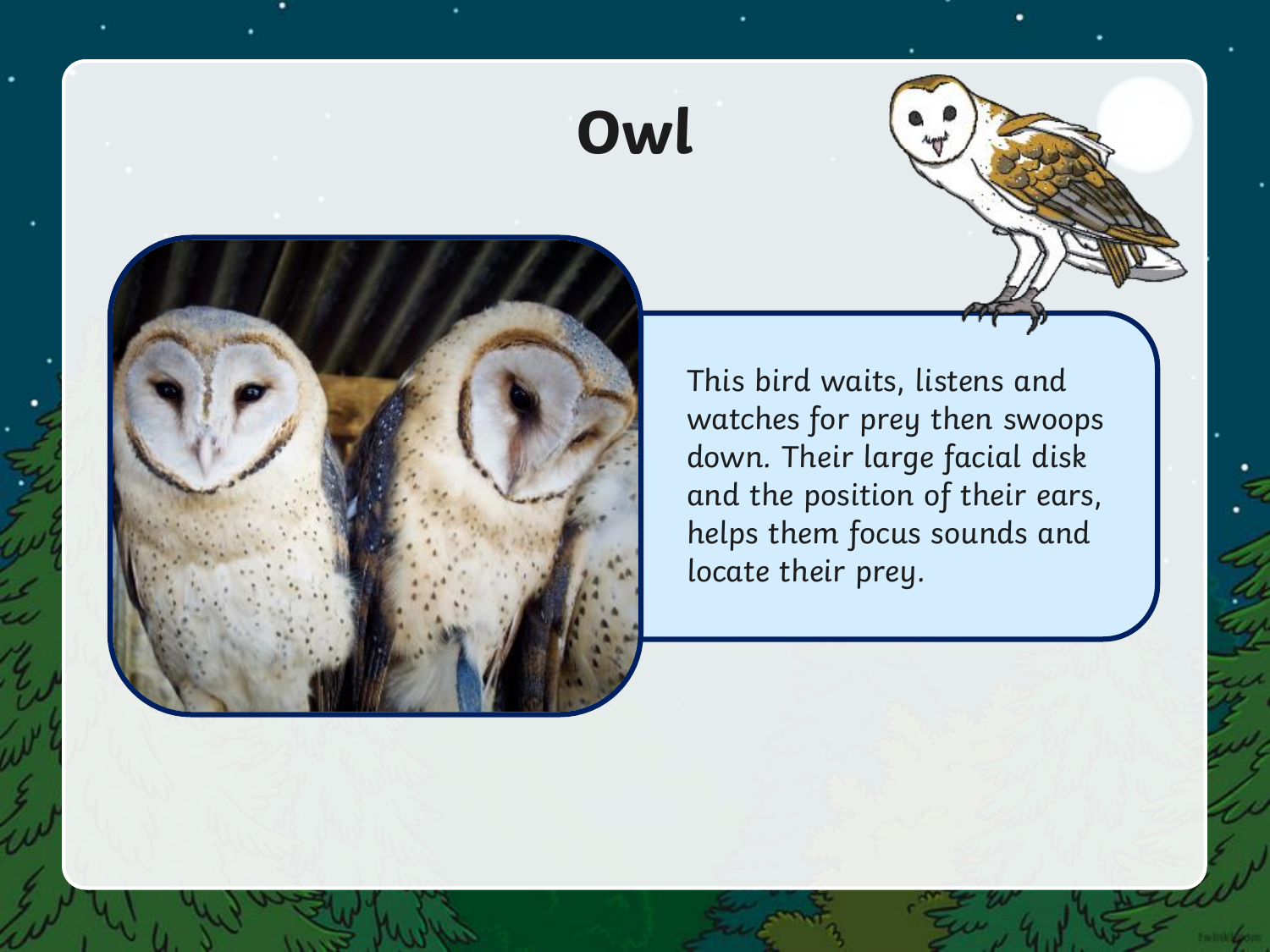# **Badger**

Badgers live in setts under the ground and come out at night. They have very poor eyesight and a very good sense of smell and hearing.

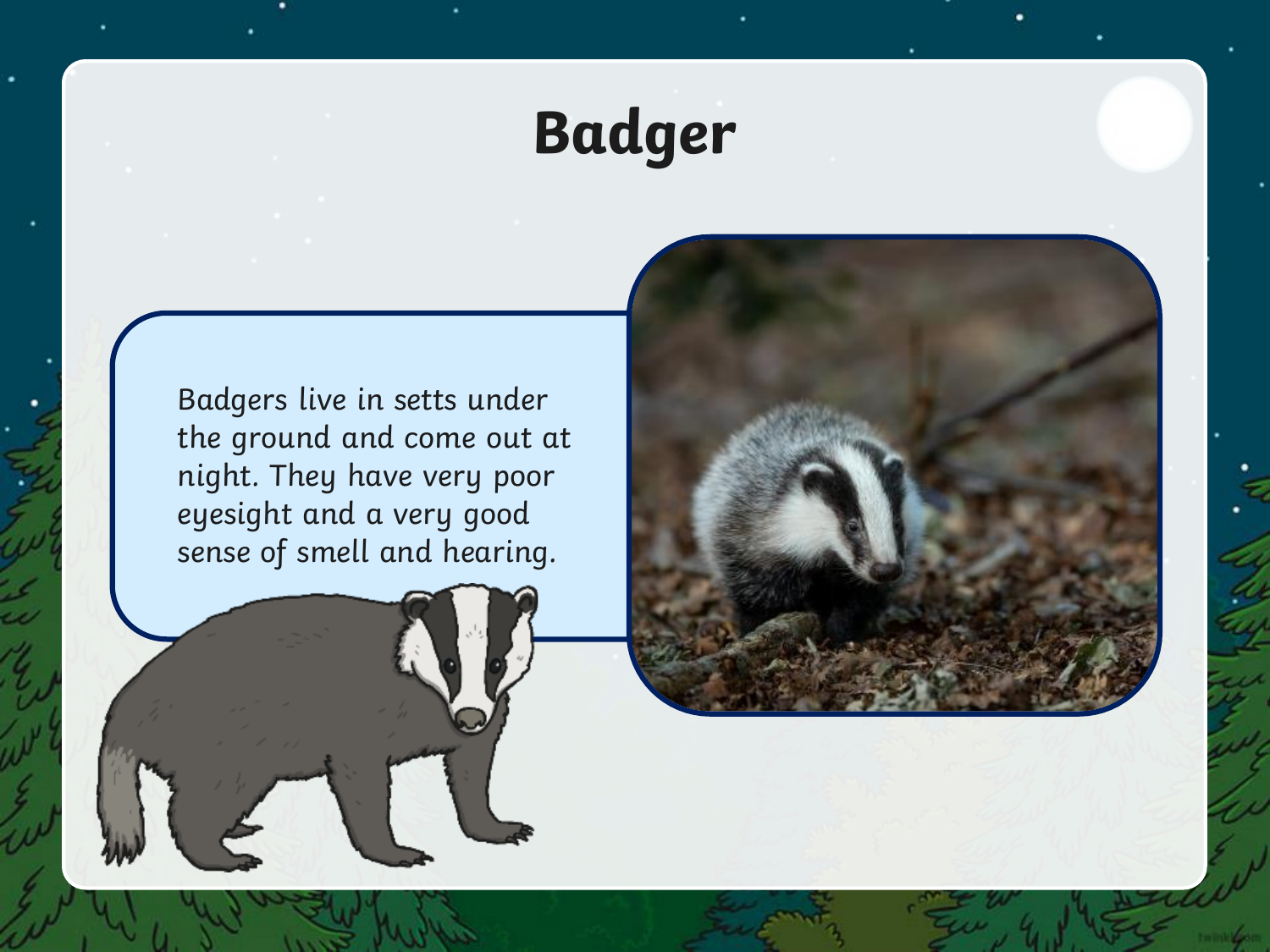#### **Fox**

The red fox has tendencies to become nocturnal in areas of human interference, for example, cities.

Foxes are more active at night and twilight and hunt alone.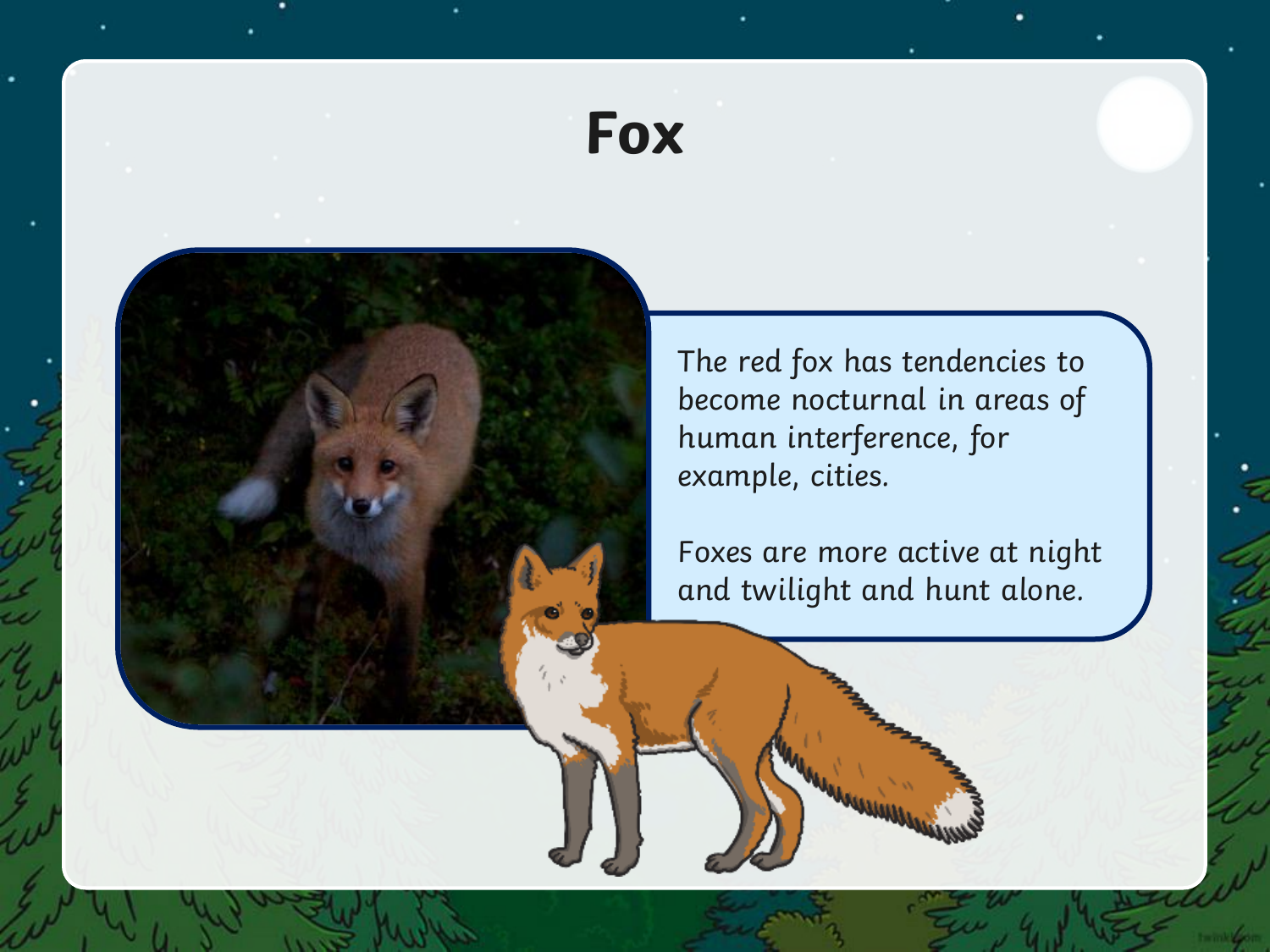### **Long-eared Jerboa**

The long-eared jerboa is a nocturnal, jumping rodent that feeds mainly on insects, and lives in the Gobi desert in temperatures ranging from  $-40$  to  $+40$ .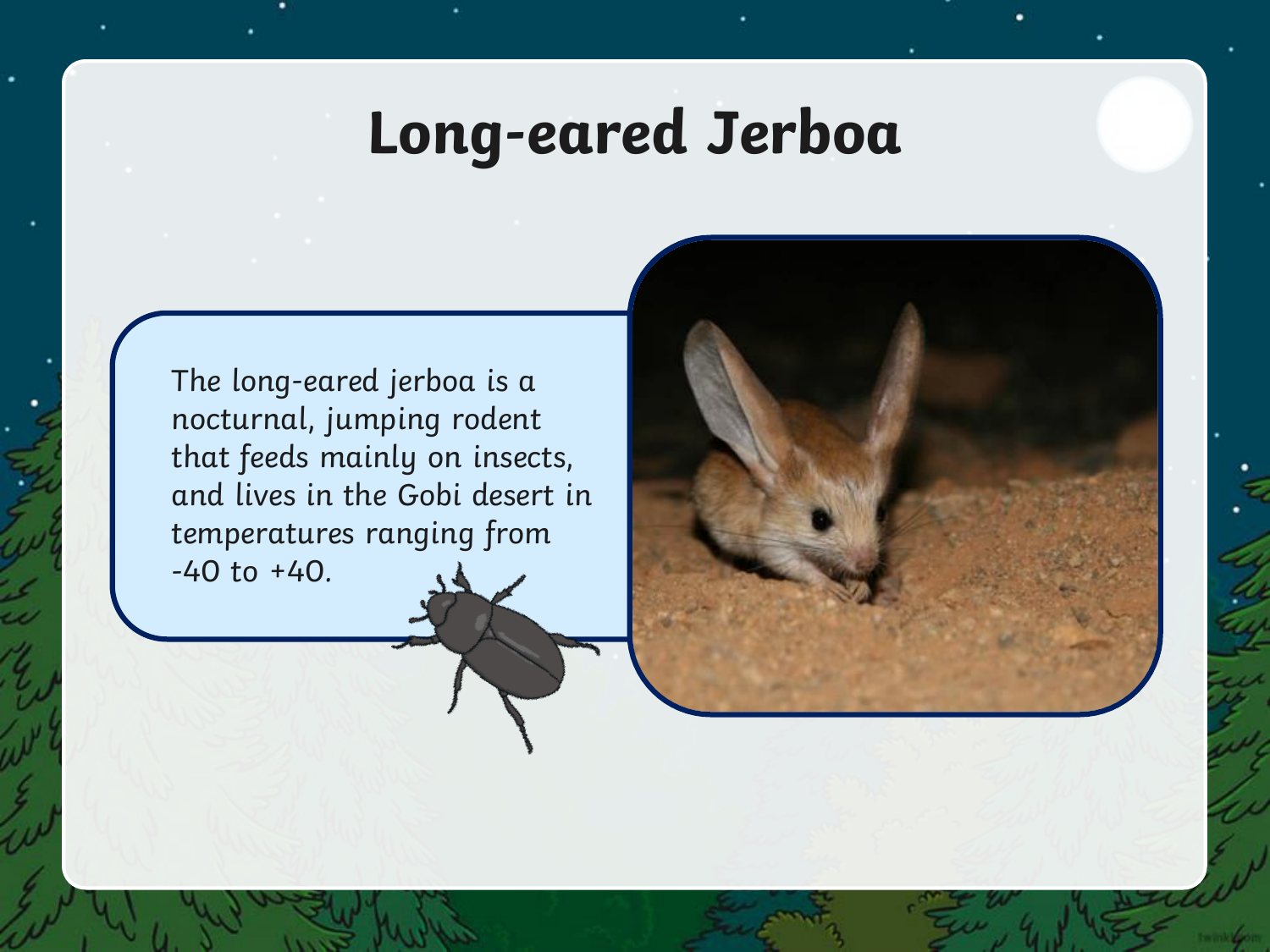## **Night Monkey**



"**Is There Anybody Out There....**" by **[GollyGforce](https://www.flickr.com/photos/see-through-the-eye-of-g/)** is licensed under **[CC BY 2.0](https://creativecommons.org/licenses/by/2.0/uk/)**

This night monkey has big brown eyes, helping his ability to be active at night.

They are called night monkeys because they are the only truly nocturnal monkey.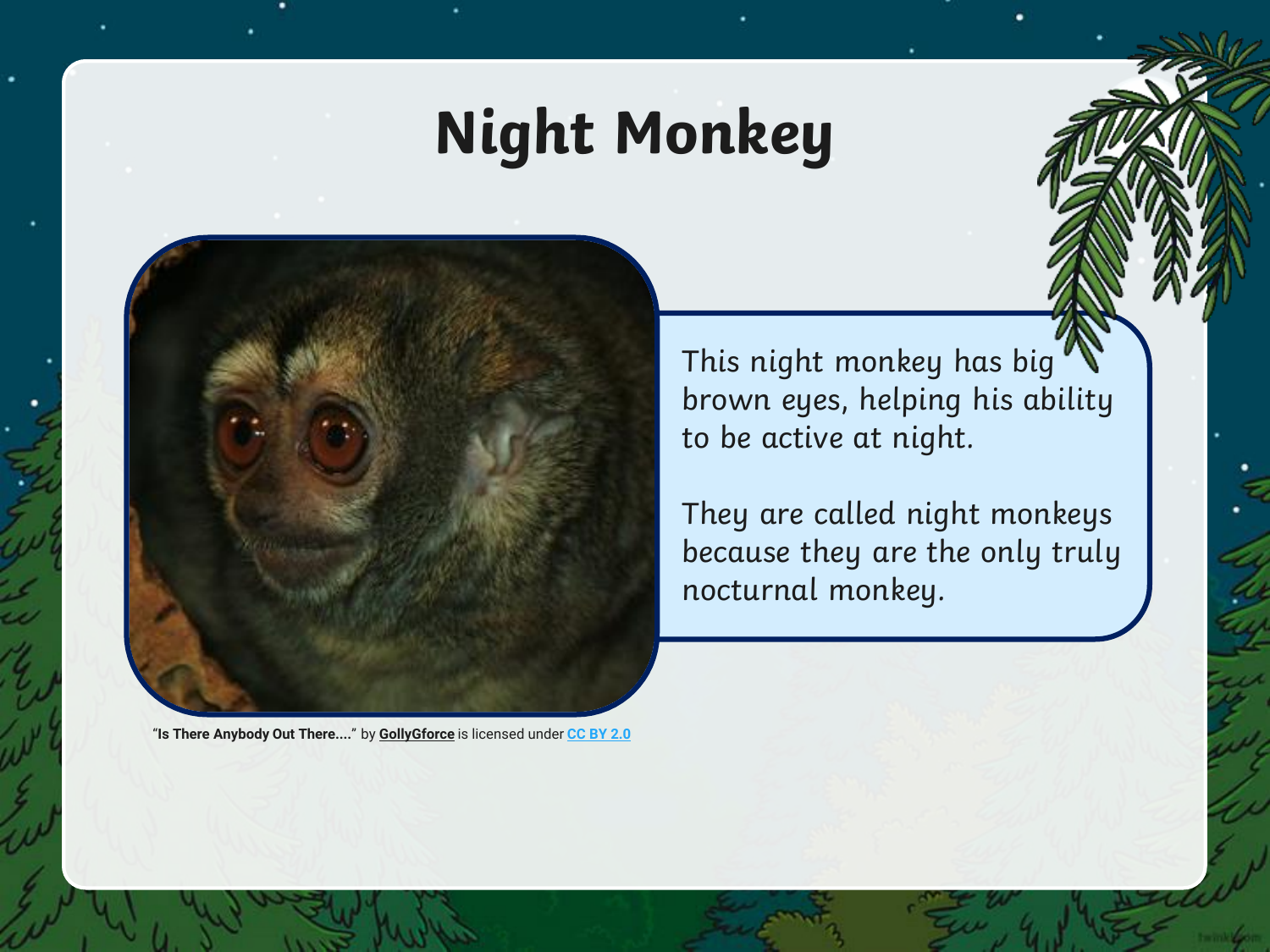#### **Tarantula**

Tarantulas are nocturnal, avoiding bright light and direct sunlight.

They live in a small, dark holes in the ground and are mostly active at night.

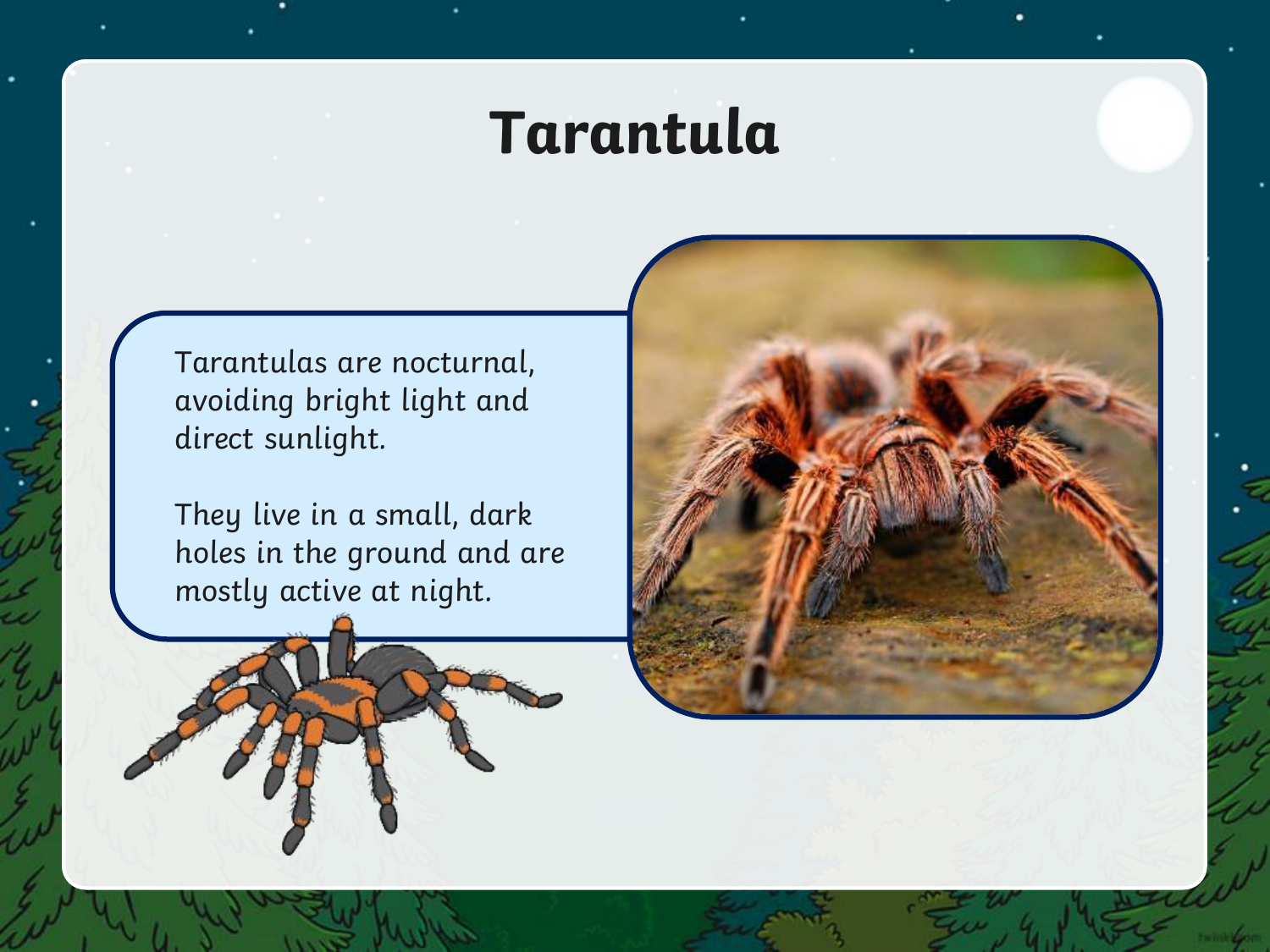#### **Bat**

Most bats are active at twilight or at night. Bats locate their prey using sonar, so they do not need daylight to hunt.

It is common for bats to retreat to caves during the winter and hibernate for six months.